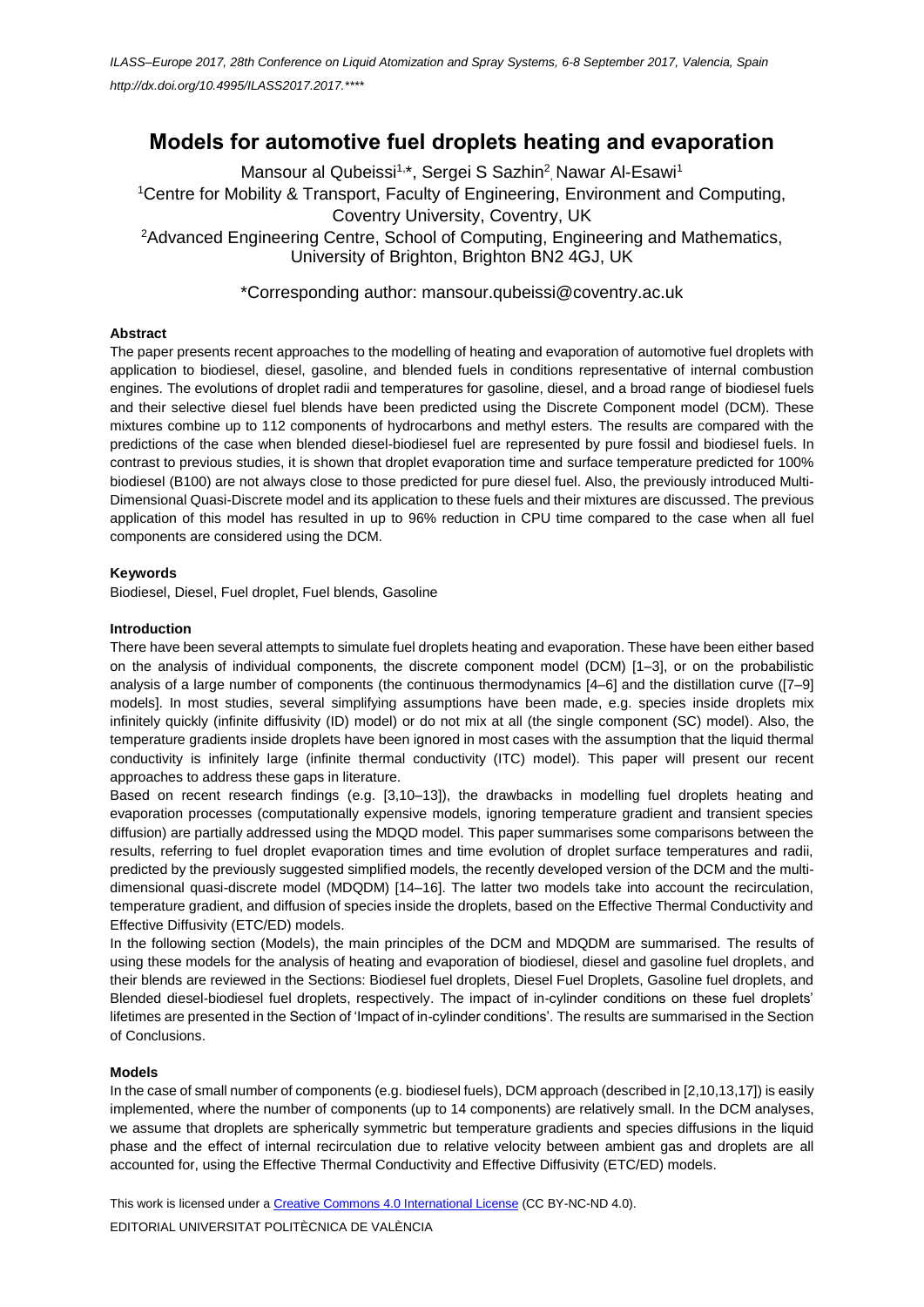In the cases of diesel, gasoline, and diesel-biodiesel blended fuels, the MDQDM approach, in which the actual composition of fuel is reduced to a much smaller number of representative components/quasi-components (C/QC), is used. These components/quasi-components are formed within groups of components (e.g. 9 groups of diesel fuel species, 6 groups of gasoline fuel species, and 4 groups of FAME (Fatty Acid Methyl Ester) biodiesel fuel species). Some components within groups form quasi-components, while other components are considered separately described as characteristic components. Thus, a mixture of components/quasi-components (C/QC) is formed in such a way that molar fractions of these C/QC are as close as possible (for further details about this approach, see [12,14–16]).

We assume droplets with several initial homogeneous temperatures and radii within the ranges of 300-360 K and 10-15 μm, respectively, are moving through air at relative velocities of *Ud*= 0-35 m/s, under ambient temperatures and pressures of 500-800 K and 5-50 bar, respectively.

The verification of the selected droplet SMD and velocities have been made using ANSYS-Fluent 17.2 simulation; typical examples of which are shown in Figures 1 and 2 using realizable k-ε model and air-blast atomizer for injection.



**Figure 1.** SMD and droplets distribution of a diesel fuel spray in conditions averaged from those presented in this paper, showing the contour gradient of SMD (a) and space distribution (b), produced using ANSYS-Fluent 17.2.



**Figure 2.** Droplets velocity gradient (a) and turbulence intensity (b) of diesel fuel spray in conditions averaged from those presented in this paper, produced using ANSYS-Fluent 17.2.

#### **Biodiesel fuel droplets**

The interest in biodiesel fuels has been mainly stimulated by depletion of fossil fuels and the need to reduce emissions that contribute toward climate change [18]. Biodiesel fuel can be blended with fossil fuels and used in many different concentrations. For instance, a mixture of 95% diesel and 5% biodiesel (B5) fuel can be called diesel fuel, with no separate labelling required at the pump [19]. Hence, it is essential to investigate the validity of this assumption based on estimated droplets lifetimes of both, fossil and its FAME biodiesel blended, fuels.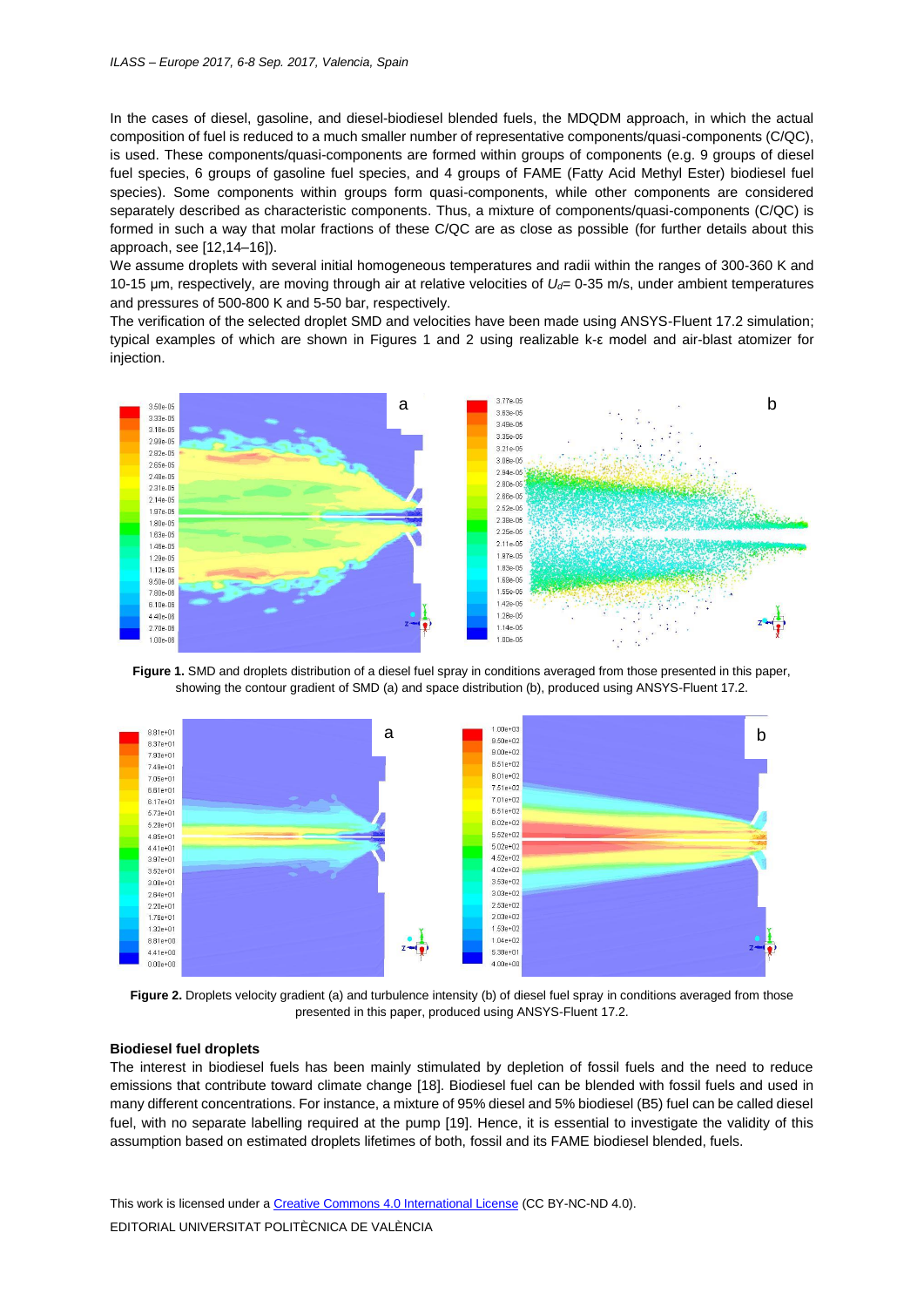Both, the DCM and MDQDM, approaches are applied to 22 types of FAME biodiesel fuel droplets. These methyl esters are: tallow (TME), lard (LME), butter (BME), coconut (CME), palm kernel (PMK), palm (PME), safflower (SFE), peanut (PTE), cottonseed (CSE), corn (CNE), sunflower (SNE), soybean (SME), rapeseed (RME), linseed (LNE), tung (TGE), hemp-oil, produced from hemp seed oil in the Ukraine (HME1), hemp-oil, produced in European Union (HME2), canola (CAN), waste cooking-oil (WCO), yellow grease oil (YME), camelina (CML), and jatropha (JME). A typical example of applying the MDQDM to FAME biodiesel fuel is shown for waste cooking oil (WCO) methyl esters in Figure 3; in which 14 methyl esters of the fuel are reduced to 5, 4 and 3 C/QC [20].



**Figure 3.** The plots of droplet surface temperatures ( $T_s$ ) and radii ( $R_d$ ) versus time for various WCO fuel using the MDQDM. The initial droplet radius and temperature were 10 µm and 350 K respectively. The ambient gas temperature and pressure were 800 K and 30 bar respectively. The droplet was moving at constant velocity 10 m/s in still air.

As can be seen from Figure 3, replacing the full composition of WCO methyl esters with 5, 4 and 3 C/QC produces almost identical plots for the evolutions of  $T_s$  and  $R_d$ . The predicted errors in estimating  $T_s$  evolutions of these C/QC approximations compared to those for 14 components are less than about 2%, while the same errors for the prediction of droplet lifetimes are less than about 1.8%. Hence, there is no noticeable reduction in the accuracy of predicting the droplet lifetimes or surface temperatures due to the implementation of the MDQD model. At the same time, using the MDQD model improves computational efficiency significantly. For B100 WCO, the MDQD model resulted in a reduction of up to 96% in computational time compared with the case when the original 14 components are considered using the DCM.

#### **Diesel fuel droplets**

The plots of typical evolutions of droplet surface temperatures  $T_s$  and radii  $R_d$  versus time for diesel fuel droplet as predicted by the DCM and MDQDM approaches, accounting for the contributions of all 98 components, are shown in Figure 4. The plots in this figure illustrate 4 cases as presented in [14,15]: the contributions of all 98 components are taken into account using the DCM (labelled as "(98)"); the contributions of only 20 alkane components are taken into account using the ID/ITC model (following the approximation used in [21,22]) (labelled "(20A)"); the contributions of all 98 components are approximated by 15 C/QC using the MDQDM; and the contribution of only n-dodecane is taken into account using the SC model. As can be seen from this figure, the approximation of Diesel fuel by classical approaches, such as 20 alkane components, SC (e.g. n-dodecane), ITC and ID models, lead to under-estimation of droplet evaporation time by up to 50%, which are not acceptable in many engineering applications. At the same time, the approximation of 98 components of Diesel fuel by 15 C/QC leads to acceptable prediction of less than 3% error compared to the droplet lifetime predicted by the DCM, which can be acceptable in most applications.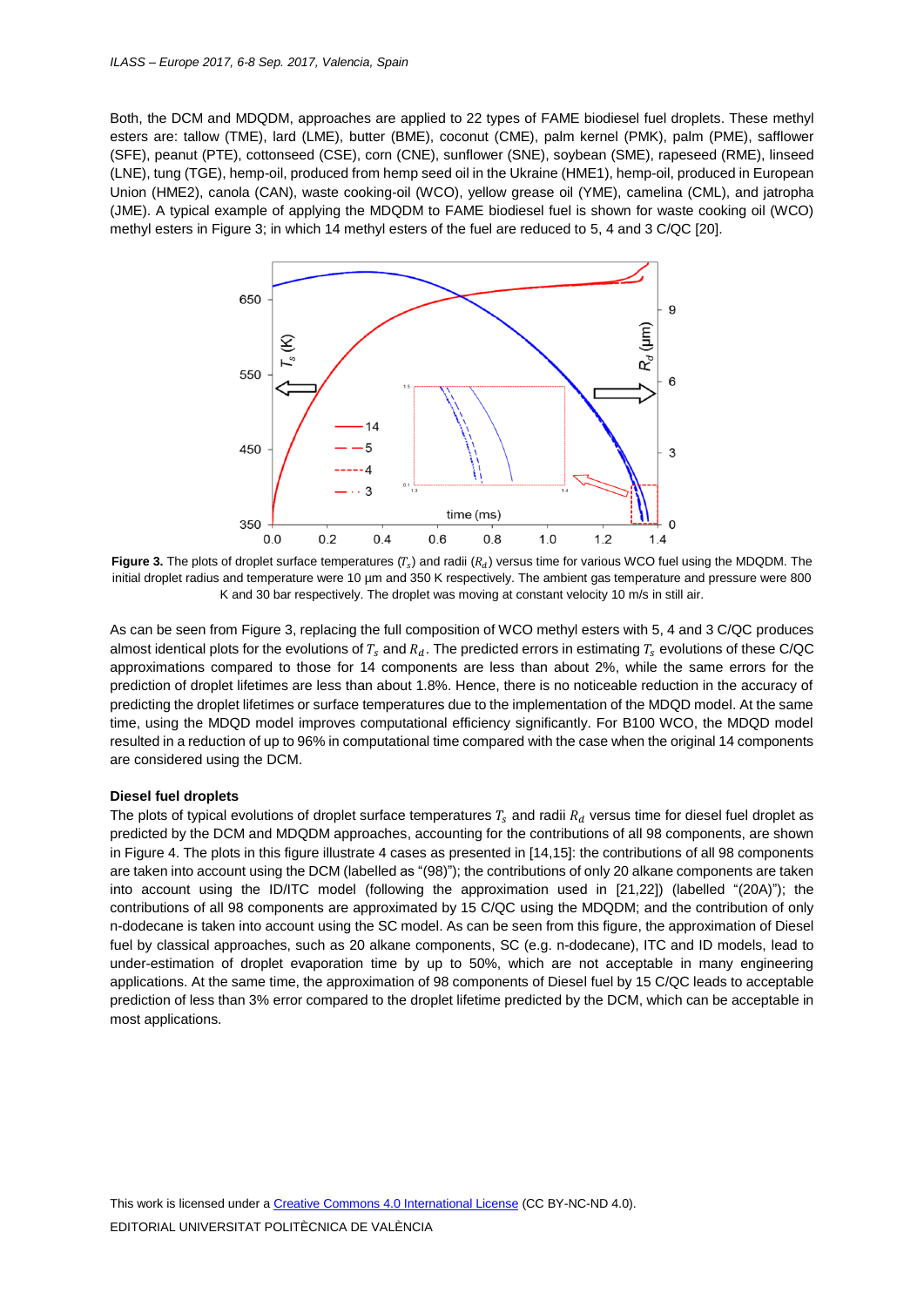

**Figure 4.** The plots of  $T_s$  and  $R_d$  versus time for a diesel fuel droplets, predicted using the MDQDM (indicated as15), SC/ETC/ED model (indicated as S, SA and dodecane), ITC/ID model (indicated as 20A), and DCM (indicated as 98). The droplet of 12.66 µm initial radius and 360 K temperature is moving at 10m/s in still air of pressure and temperature equal to 32 bar and 700 K, respectively.

Using the MDQD model (shown in Figure 4) has contributed to reducing the CPU time to 1/6th compared with the model considering the contributions of all 98 components, as shown in Figure 5.



**Figure 5.** The plot of CPU time required for calculations of stationary diesel fuel droplet heating and evaporation for Intel Xeon (core duo) E8400, 2 GHz and 3 GB RAM for 1 μs time-step.

#### **Gasoline fuel droplets**

The evolutions of the droplet surface temperatures  $T_s$  and radii  $R_d$  versus time for gasoline FACE C fuel are presented in Figure 6. In this figure, four cases have been examined [16]: (1) the contributions of all 20 components are taken into account using the DCM (indicated as ME); (2) the contributions of 20 components are taken into account, but represented by 6 C/QC using the MDQDM (indicated as 6); (3) the thermodynamic and transport properties of 20 components are averaged to form a single component and temperature gradient is ignored (SC and ITC models) (indicated as SI); and (4) the ITC model in which gasoline fuel is approximated with iso-octane (indicated as IO) is used. As one can see from this figure, the errors in droplet lifetimes predicted by the classical approaches, such as SI, IO, or MI models, are up to about 68%, which cannot be tolerated in any engineering application. However, the errors in droplet surface temperatures and evaporation times predicted by the MDQDM using 6 QC/C are 0.8% and 6.6%, respectively, which can be tolerated in many applications.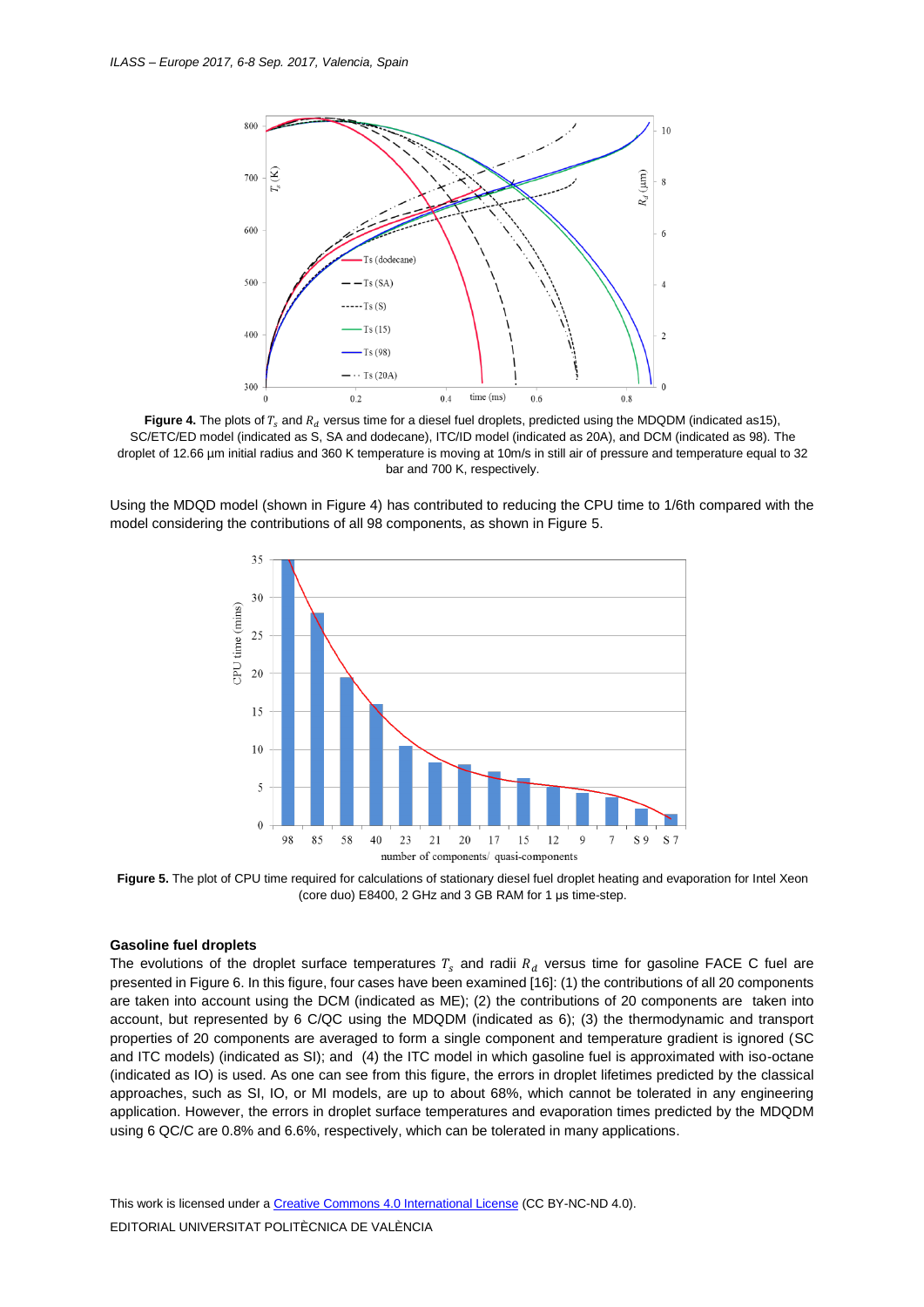

**Figure 6.** The plots of  $T_s$  and  $R_d$  versus time for gasoline fuel droplets, predicted using the MDQDM (indicated as 6), SC/IT/ID model (indicated as SI), SC/ET/ED model (indicated as IO), and DCM (indicated as 20). The droplet with initial radius 12 µm and initial temperature 296 K is assumed to be moving with relative velocity 24 m/s in air. Ambient pressure and temperature are equal to 0.9 MPa and 545 K respectively.

The use of the MDQDM (shown in Figure 6) has contributed to significant increase of CPU efficiency by reducing 70% of the CPU time spent to run the DCM for the same fuel (See Figure 7).



Figure 7. The plot of CPU time required for calculations of stationary gasoline fuel droplet heating and evaporation for Intel Xeon (core duo) E8400, 2 GHz and 3 GB RAM for 1 μs time-step.

#### **Blended diesel-biodiesel fuel droplets**

The blended fuel droplet heating and evaporation for diesel-biodiesel fuels and their blends, taking into account the contributions of all (up to 114) components of hydrocarbons and methyl esters have been investigated [12]. Both, DCM and MDQDM, approaches are considered. As inferred from previous analyses, the blends of all 22 types of biodiesel fuel with commercial used diesel fuel in certain conditions like aforementioned are tested (see Figure 8).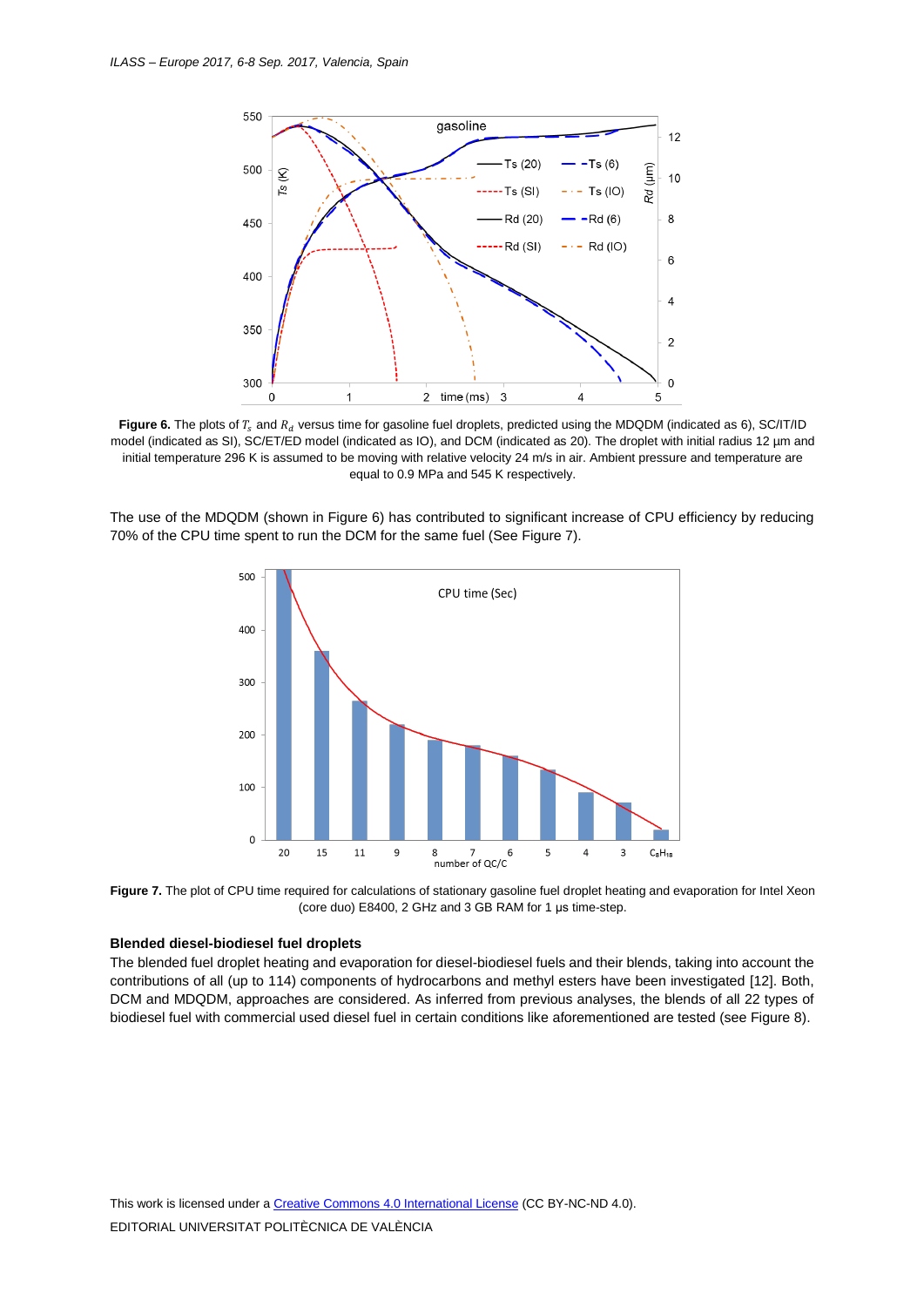



A typical example of the time evolutions of droplet surface temperatures  $T_s$  and radii  $R_d$  of diesel-biodiesel blended fuel droplets, using DCM, was given for Butter Methyl Ester (BME) droplets in Figure 8. In this figure, four mixtures of diesel-biodiesel fuels were shown; B100 (pure biodiesel fuel), B50 (50% biodiesel and 50% diesel fuels), B20 (20% biodiesel and 80% diesel fuels) and B5 (5% biodiesel and 95% diesel fuels).

A typical example of the evolutions of  $T_s$  and  $R_d$  over time for a B5 diesel-biodiesel fuel blend (5% biodiesel and 95% diesel) droplet is shown in Figure 9. The approximations of the blended fuel of 105 hydrocarbons and methyl esters with 25 C/QCs lead to underestimation of droplet lifetime by less than 3.2%. This underestimation increases to arrange between 4%-15% for a selection range between 21 to 10 C/QCs, respectively. The errors in predicted droplet surface temperatures for all MDQDM approximations were up to 2%. Using the MDQDM for this analysis has made significant contribution to the CPU efficiency of the code (See Figure 10).



**Figure 9.** The plots of  $T_c$  and  $R_d$  versus time for various Diesel/SME blends, using the DCM and MDQDM approaches. The initial droplet radius is taken equal to 12.66 µm, its axial velocity in still air (assumed constant) and initial temperature are assumed equal to  $U_{drop}$  = 10 m/s and  $T_d$  = 360 K, respectively; ambient air (gas) pressure and temperature are assumed equal to  $p_q$  = 32 bar and  $T_a$  = 700 K, respectively. The data and compositions of these approximations are inferred from [12].

This work is licensed under [a Creative Commons 4.0 International License](http://creativecommons.org/licenses/by-nc-nd/4.0/) (CC BY-NC-ND 4.0). EDITORIAL UNIVERSITAT POLITÈCNICA DE VALÈNCIA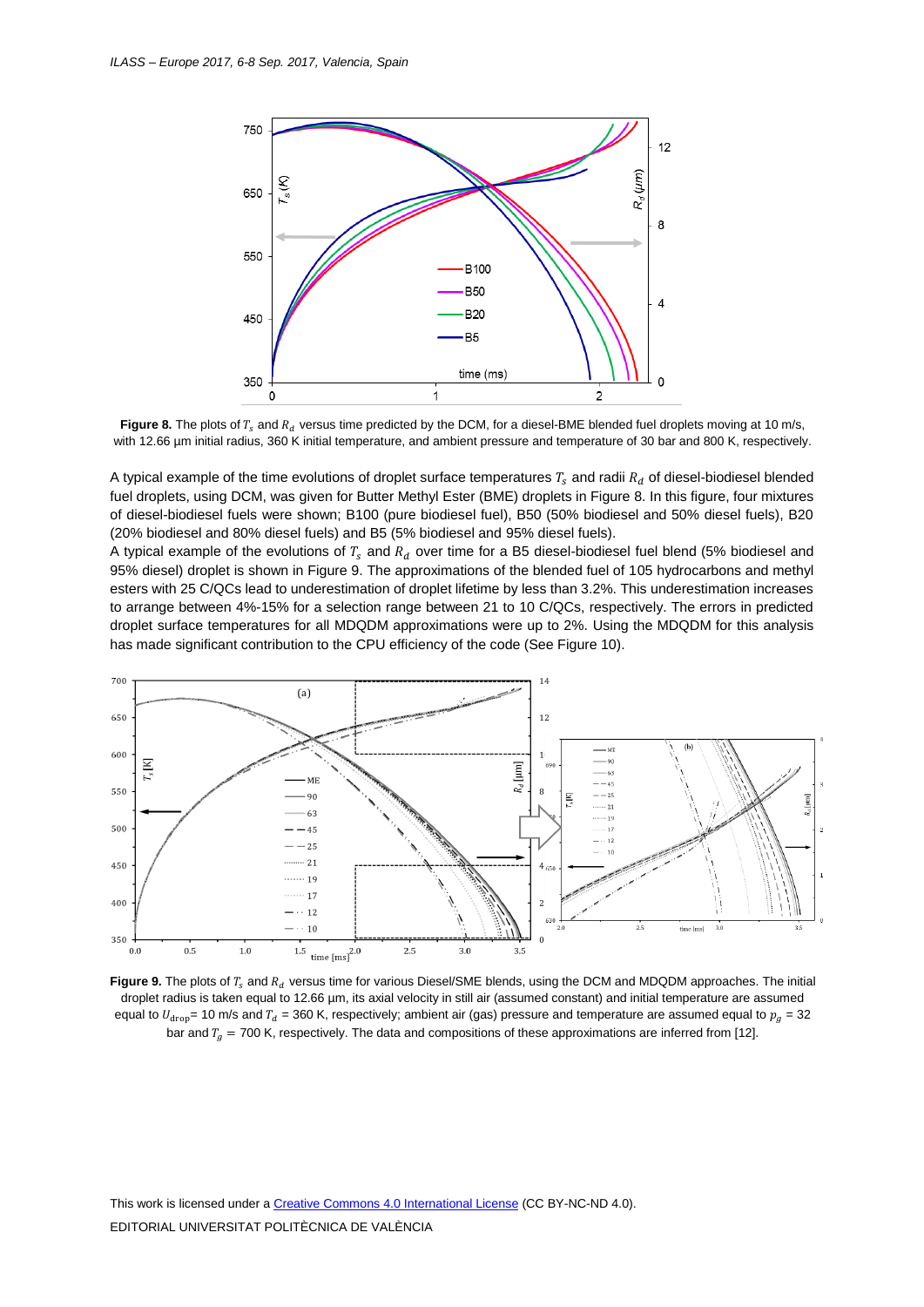

**Figure 10.** The plot of CPU time required for calculations of droplet heating and evaporation versus the number of C/QCs for B5 and B50 fuel droplets, using the same parameters as in Figure 8. The specifications of the workstation used were: Z210, Intel core, 64-bit, 3.10 GHz and 8 GB RAM.

An example of the impact of using the MDQDM approach on the computational costs among these several approximations is illustrated in Figure 10. As can be seen from this figure, approximating 105 components of the blended fuel with 17 C/QCs reduces the required CPU time by more than 83% compared with the DCM approach considering the contributions of all 105 components. Also, it has been found that the droplet lifetime predicted for 17 C/QC is about 4% for B50, and 9% for B5, less than that predicted by the model considering the contributions of full blended fuel composition (all 105 components). Such an option can ensure a good compromise between CPU efficiency of the model and its accuracy when small errors in predicted droplet evaporation times can be tolerated for commonly used fuel blends.

#### **Conclusions**

The modelling of the heating and evaporation of multi-component biodiesel, diesel, gasoline, and blended dieselbiodiesel fuel droplets has been performed using the Discrete Component model (DCM) and the Multi-Dimensional Quasi-Discrete Model (MDQDM). It can be concluded that ignoring the effects of species diffusion, temperature gradient and recirculation inside droplets can lead to noticeable errors in the predictions of droplet surface temperatures and evaporation times.

The influence of increasing the fraction of biodiesel in the diesel-biodiesel mixture on droplet surface temperature and evaporation time is shown to be noticeable, and it needs to be accounted for in engineering modelling. Smaller fractions of biodiesel fuel (up to 5%) have very small effects on the evolutions of droplet surface temperatures ( $T_{\rm s}$ ) and radii  $(R_d)$ .

The application of the models to diesel, gasoline, and several types of biodiesel fuel is investigated. It is shown that the errors in the estimated  $T_s$  and  $R_d$  for selected number of components/quasi-components of fuels, using the MDQD model, are negligible compared to those predicted by the model considering the contributions of all components of these fuels (i.e. using the DCM). For instance, replacing the full composition of WCO methyl esters with 5, 4 and 3 C/QC produces almost identical plots for the evolutions of  $T_s$  and  $R_d$ . It can be concluded that the predictions of the MDQDM are very close to those of the DCM. At the same time, using the MDQDM has resulted in a reduction of up to 96% in computational time compared to the cases when the original full compositions of fuels are considered using the DCM.

#### **Acknowledgment**

The authors are grateful to the Centre for Mobility and Transport – Coventry University for financial support.

### **Nomenclature**

| B#<br><b>BME</b><br>C/QC | #% biodiesel/Diesel fraction<br>butter methyl ester<br>components/quasi-components | <b>CML</b><br><b>CNE</b><br><b>CPU</b> | camelina methyl ester<br>corn methyl ester<br>central processing unit |
|--------------------------|------------------------------------------------------------------------------------|----------------------------------------|-----------------------------------------------------------------------|
| <b>CAN</b>               | canola methyl ester                                                                | <b>CSE</b>                             | cottonseed methyl ester                                               |
| <b>CME</b>               | coconut methyl ester                                                               | <b>DCM</b>                             | discrete component model                                              |

This work is licensed under [a Creative Commons 4.0 International License](http://creativecommons.org/licenses/by-nc-nd/4.0/) (CC BY-NC-ND 4.0). EDITORIAL UNIVERSITAT POLITÈCNICA DE VALÈNCIA